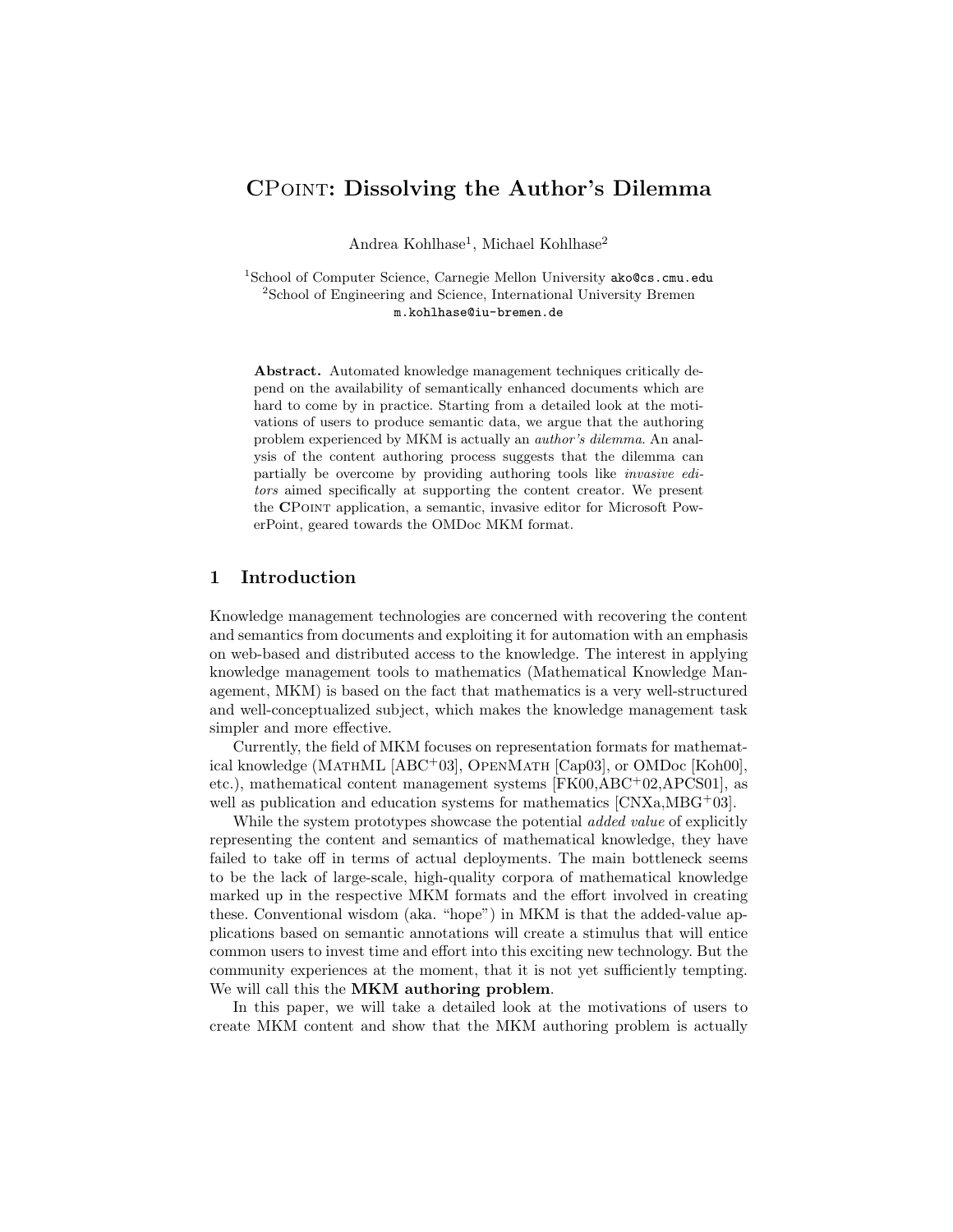an author's dilemma. We will then develop the concept of an invasive editor as a (partial) solution to the MKM authoring problem and present the CPoint application, a semantic, invasive editor for Microsoft PowerPoint.

## 2 The Author's Dilemma

For a user of MKM material, the motivation for preferring semantically rich data is simple: explicit document structure supports enhanced navigation and search, semantic markup yields context and search by content. Furthermore, the higher the degree of semantic structure, the more added-value services can feed on the material, the higher the benefit for the user.

#### 2.1 What is the Author's Dilemma?

For a document author, the cost of creating a document is a priori proportional to the depth of the markup involved (assuming that the markup quality is costindependent in an ideal world). However, once the markup quality passes a certain threshold which supports flexible reuse of fragments, document creation costs may actually go down as they are dominated by the cost of finding suitable (already existent) knowledge elements. Thus, the author is interested in a high reuse ratio, provided that retrieval costs are not prohibitive. The benefits are obvious for the author who has the opportunity to reuse her own content modules frequently, but the real payoff comes when she is part of a group of individuals that share content objects and knowledge structures freely. But why should an author share her content modules with others, who could make use of them without contributing to the common share of materials?

Cooperation is often analyzed by means of a non-zero-sum game called the Prisoner's Dilemma (see [Axe84]). The two players in the game can choose between two moves, either "cooperate" or "defect". The idea is that each player gains when both cooperate, but if only one of them cooperates, the other one, who defects, will gain more. If both defect both lose, but not as much as the 'cheated' cooperator whose cooperation is not returned. The prisoner's dilemma is meant to study short term decision-making where the actors do not have any specific expectations about future interactions or collaborations.

The analogy to the document author's situation is apparent: if the author decides to invest his time and effort and others contribute as well, everyone profits tremendously from this synergy of cooperation. On the other hand, if just the author works on semantic markup, then he will gain nothing in the short run (but some in the long run). So, we can rightfully call it the **author's** dilemma.

In the prisoner's dilemma, if the decision-makers were purely rational, they would never cooperate as they should make the decision which is best for them individually. Suppose the other one would defect, then it is rational to defect yourself: you won't gain much, but if you do not defect you will have all the work. Suppose the other one would cooperate, then you will gain (especially in the long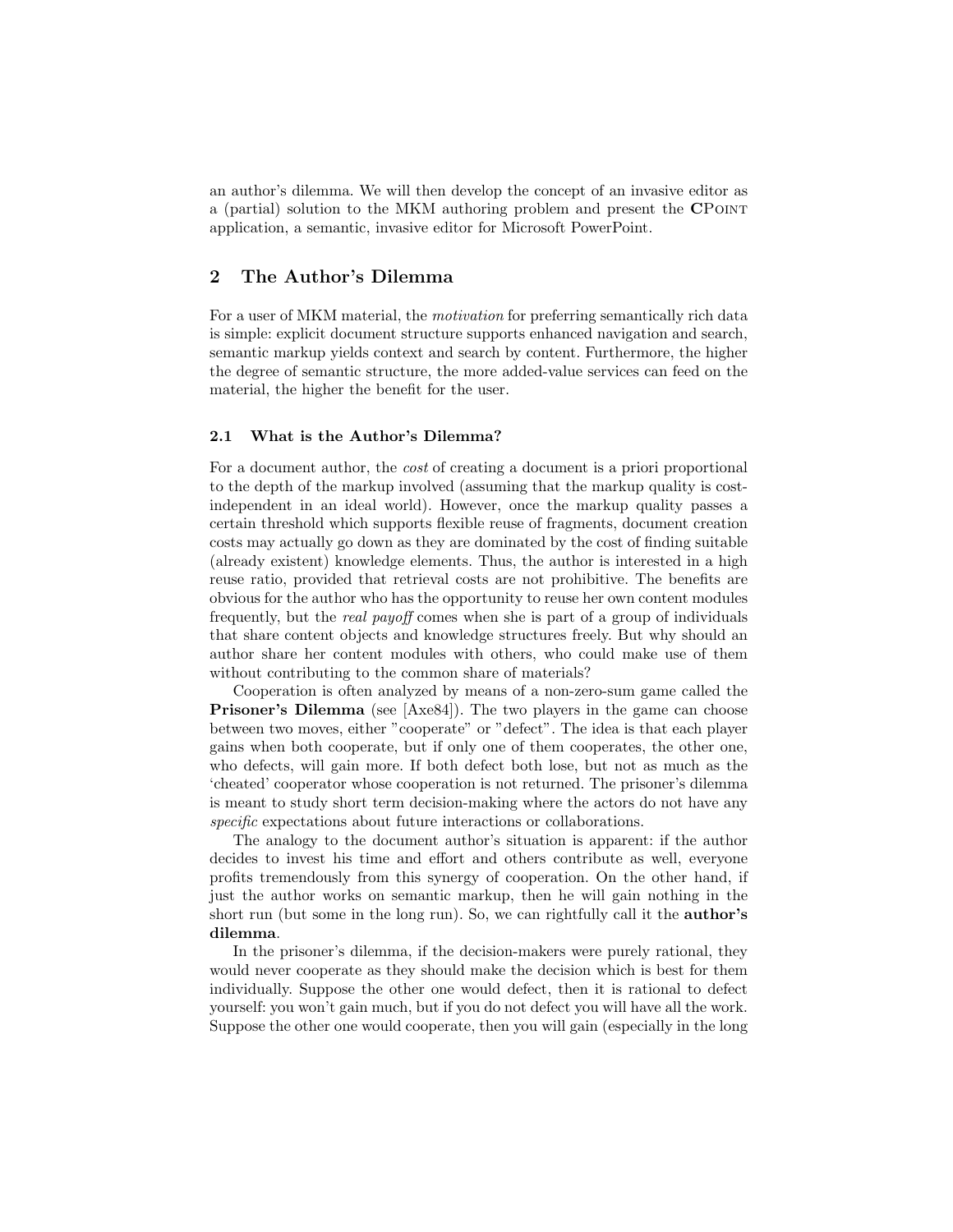run) whatever you decide, but you will gain more if you do not cooperate (as you don't have to invest your time and effort), so here too the rational choice is to defect. The problem is that if all actors are rational, all will decide to defect, and none of them will gain anything. If we assume MKM authors to be rational, then we anticipate their non-cooperation. The MKM authoring problem is a consequence of the author's dilemma.

In order to tackle the author's dilemma we investigate the central assumption of the prisoner's dilemma that the actors do not have "specific expectations about future interactions or collaborations".

One way to get around the author's dilemma is to build or strengthen these expectations, for example by establishing targeted, cooperating research groups, open source and open content licensing, or citation indexes. Such measures<sup>1</sup> may well tip the scale towards cooperation and would therefore be a very worthwhile contribution to the MKM authoring problem.

In this paper, we will single out the 'real payoff' benefit, show why this argument doesn't constitute a specific expectation in the dilemma scenario, and finally dissolve the author's dilemma by changing its input parameters (costs and benefits). In particular, we will concentrate on a single author and the content authoring process.

#### 2.2 The Content Authoring Process

The key intuition in MKM formats is to make semantic structures that are implicit in conventional forms of communication so explicit that they can be manipulated by machines. This explication can happen on several levels: formats like MATHML  $[ABC^+03]$  or OPENMATH  $[Cap03]$  allow to mark up the structure of mathematical formulae, formats like CNXML [CNXb] mark up the document structure and allow to classify text fragments in terms of mathematical forms like "Definition", "Theorem", "Proof", etc. Formats like the logic-based Casl [CoF98] or the development graph format [Hut00] allow to structure mathematical knowledge into graphs of so-called "Theories", which make semantic relations (like reuse of content, semantic (in)dependence, and interpretability) explicit and available for computer-supported management. Finally, formats like OMDoc [Koh00] attempt to combine all of these aspects of MKM into one integrated representation format for mathematical knowledge.

The explication of structure allows for a new authoring process, the content authoring process. In conventional document formats like LATEX, the document- and knowledge structure is inseparable from the atomic content (paragraphs of text, mathematical statements,  $\dots$ ). Therefore they have to be authored at the same time, with the exception of copy-and-paste techniques that have become available by electronic document formats. With the advent of semantic markup techniques, hypertext, and the distribution medium of the Internet, users are enabled to aggregate knowledge fragments (self-authored or from other sources) without losing the semantic context, or having to adapt notations:

<sup>&</sup>lt;sup>1</sup> See the Connexions project for community-building efforts in this direction [HBK03].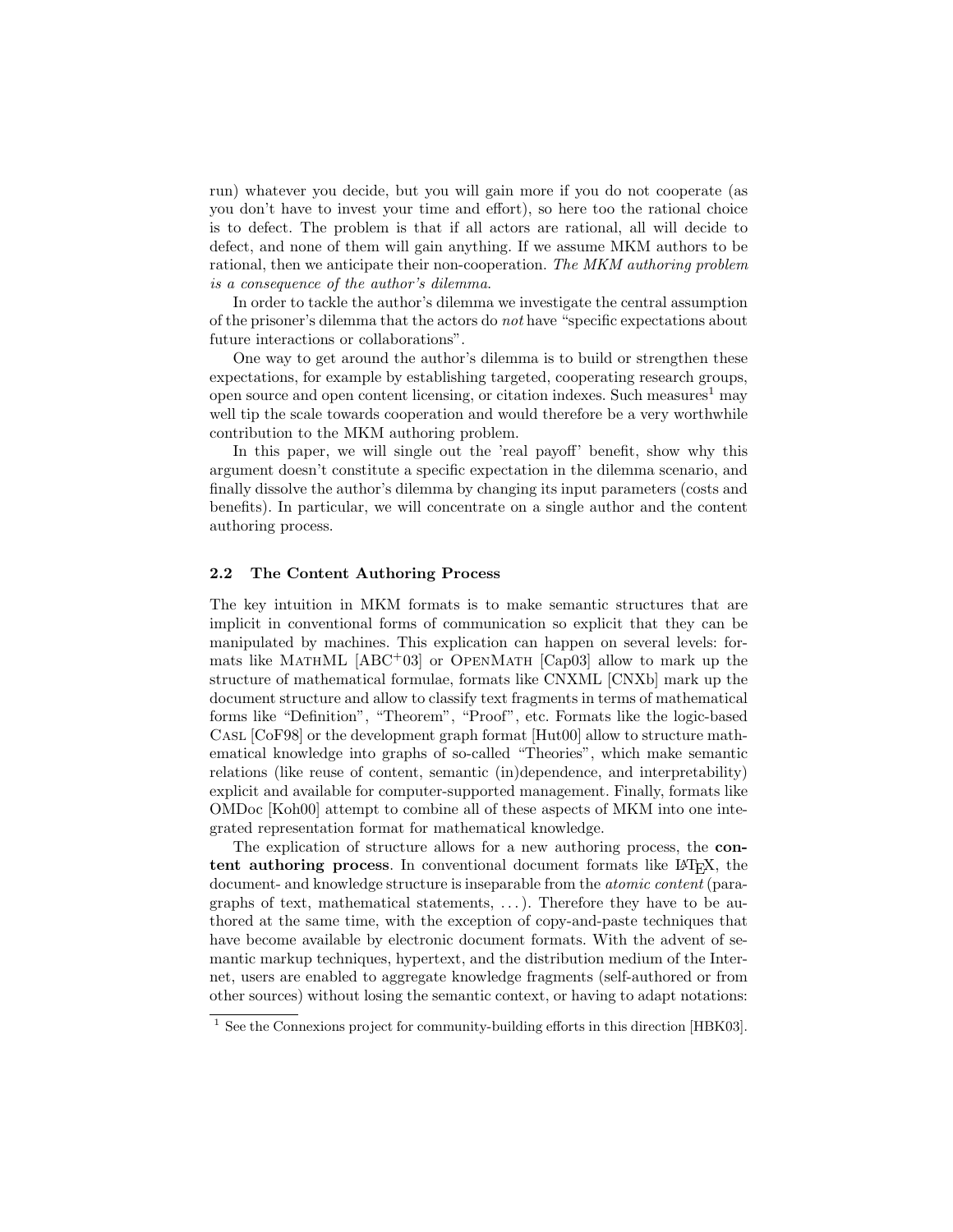the more structured the knowledge fragments, the simpler their aggregation and reuse.

In fact, approaches like "Learning Objects" [Hod03] postulate that knowledge should be represented in small units like atomic content and that all documents that can be formed using these should be represented as aggregates that mark up the structure and only reference the content. Such aggregates are lightweight, ephemeral structures that can be created on the fly and for special situations, while the learning objects form the heavyweight base of knowledge, that is expensive to create but can be reused in multiple aggregates.

Basically the same idea was realized with the semantic data format OMDoc where a document is considered to consist of a narrative document with links to a content base that is another OMDoc document (see [Koh04c]). Here, the 'learning object' is extended to a 'content object' by taking the context into consideration, enhancing it's semantic value and making it more reusable in the process.

#### 2.3 Dissolving the Author's Dilemma: Creator Support

In the framework of the (new) content authoring process, we can see that the role of a document author, which used to intimately link the activities of content creation, content aggregation, and content presentation can be split up into two roles: creator and aggregator. The aggregator collects and presents atomic content, whereas the creator builds atomic content so that we might use the term content author as well. In fact, we expect that over time the classic academic roles of teacher, survey paper author, or science journalist will be concerned mainly with content aggregation, adding only descriptive text to existing content objects. Currently, the value of semantic markup shows itself only later in addedvalue services — not at the time of the actual content creation. Not surprisingly, the added-value applications have concentrated on the consumers of the semantic data and not on its producers.

If we reformulate the author's dilemma as a cost-benefit equation in these terms, it reads "The creator's loss is the aggregator's profit.". In other words, the allegedly specific 'real payoff' expectation in the author's dilemma scenario really isn't one for the creator of the semantic data. The obvious conclusion consists in separating the single cost-benefit equation into one for the content author and one for the aggregating author. The author's dilemma dissolves if we can give the creator his own motivation for creating semantic data. In particular, equipping the creator not only with specific content authoring support but also with added-value services will help solve the MKM authoring problem.

Our approach to promote the creator starts with the concept of an invasive editor. Generally, authors select document creation systems (editors) with a particular purpose in mind — for instance in the face of presentational tasks. They frequently opt for editors optimized for the intended output media like data projectors (e.g. PowerPoint as presentation editor) or journals (e.g. emacs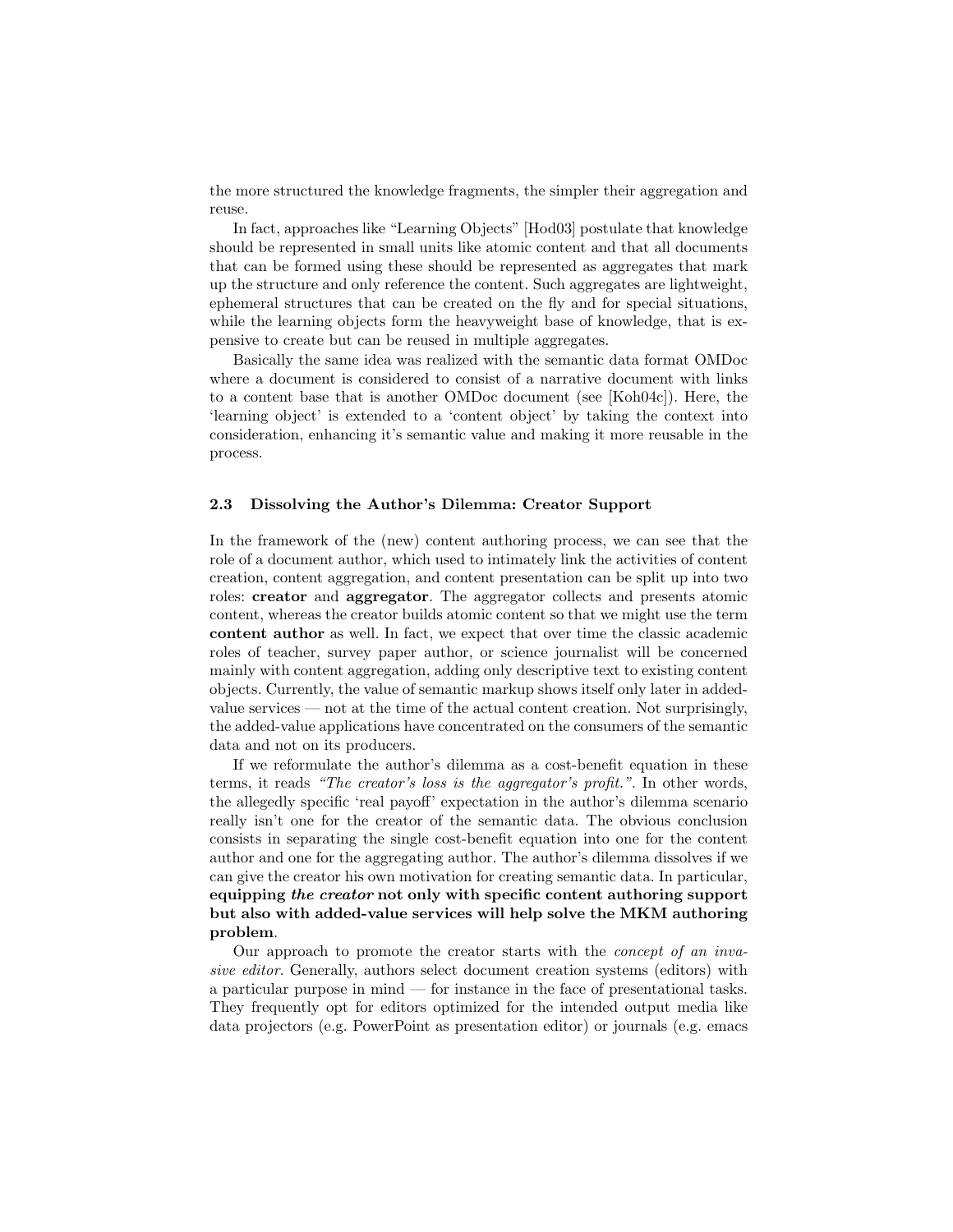as a LATEX-editor). As these editors optimize their output facilities to the presentational task at hand, they usually don't contain infrastructure for content markup. If an author wishes to annotate his knowledge, then he often has to leave his accustomed editor to use other tools, which is perceived as painful by experienced users. This is clearly a hurdle for an author's willingness to do semantic markup and can be alleviated by providing semantic editing facilities within the chosen editor. We call an editing facility an **invasive editor**, if it is build into an existing application and performs neglected functionalities like content markup. Such an add-on is nurtured by the existing editor in the sense that it adopts its feel, look, and location.

The apparent plus for a content author consists in the fact that she can write and markup documents in her usual work environment at the same time. But the real benefit is the following: she can improve the quality of her document by executing content checks and by visualizing the properties (e.g. stringency) of its content. In short, an invasive editor provides the potential point of entry for creator support and creator-specific added-value services in her chosen editor.

The concept of an invasive editor is latent in many modern document- or program development environments, and in fact a desired phenomenon. 'Host systems' provide scripting facilities that can be used to create interfaces to other dimensions of information in the documents. For instance, the various office suites offer some variant of VBA (Visual Basic for Applications), formatting systems like LATEX have a built-in macro processor, and computer algebra systems have embedded programming facilities. A crucial prerequisite for the suitability of a host system consists in the extensibility of the document storage format. We do not consider simple extensions like emacs modes for programming languages or semantic data formats as invasive editors, since they only provide editing facilities for dedicated file formats, and lack the added dimension.

In the Course Capsules Project (CCaps [CCa,KSJ+02]) at Carnegie Mellon University we have experimented with two invasive editors with complementary characteristics:  $NB2OMDOC$  [Sut04], an editor plug-in for MATHEMATICA as a computer-algebra-oriented and therefore mathematically interactive system, and the CPoint system for MS PowerPoint (PPT) as a purely presentation-oriented editor. We will present the latter in the next section.

# 3 CPoint – an Invasive Editor for Content in PowerPoint

Before we present the CPOINT application let us consider the discrepancy between existing knowledge and its presentation in PPT. Based on this analysis, we will take a look at **CPOINT**'s forms for semantic data input, its support for content authoring, and finally demonstrate the PPT author's added-value utilities implemented by CPoint.

#### 3.1 Presentation vs. Knowledge

CPoint's goal is to provide an author with an interface to explicitly store semantic information (knowledge) in the PPT slide show itself without destroying the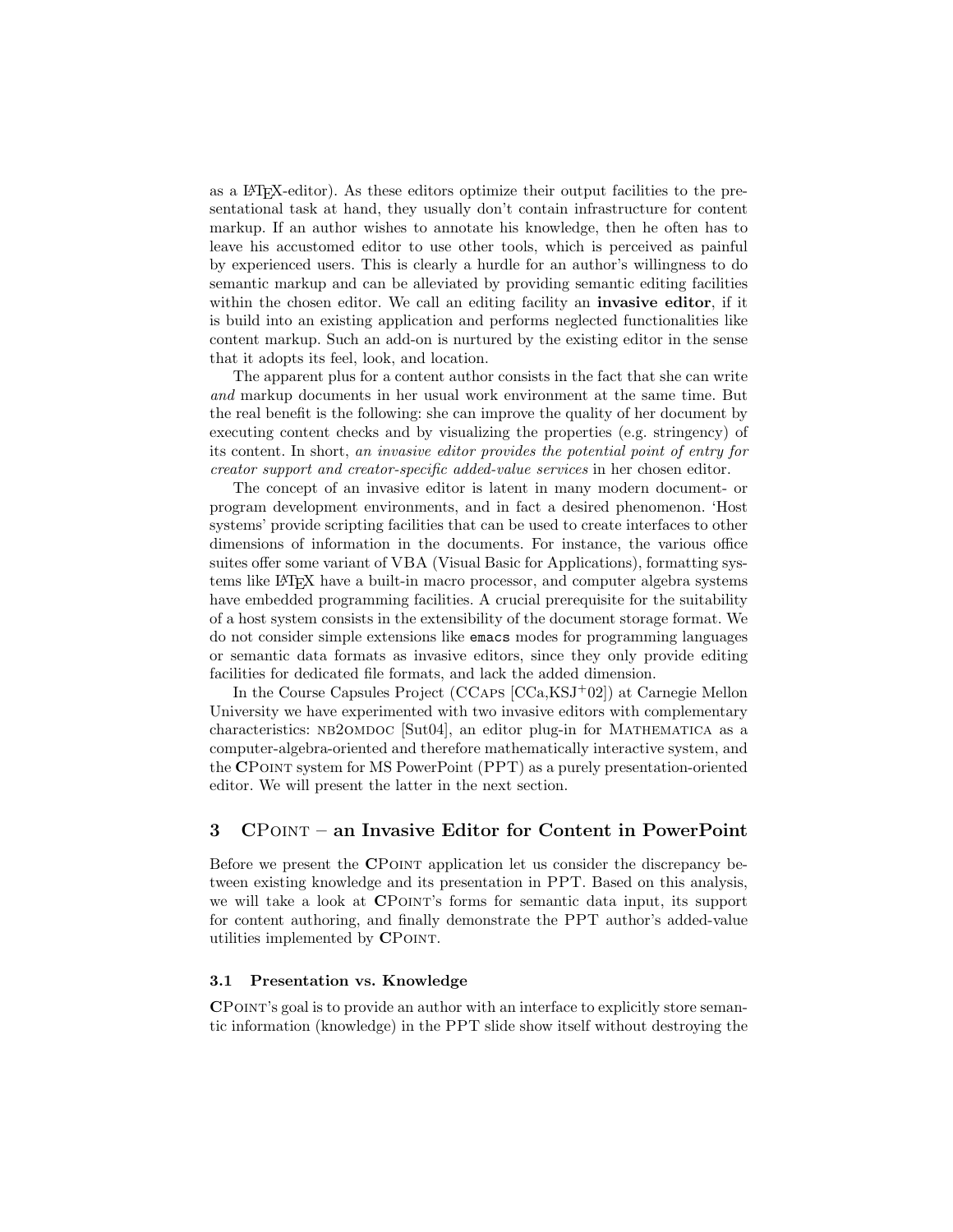presentational aspects of the PPT document. Critical to the task is the apparent gap between the content in a PPT document and the intended communication of knowledge in a PPT talk.

> Knowledge is the psychological result of perception and learning and reasoning http://www.cogsci.princeton.edu/cgi-bin/webwn

A Priori Content MS PowerPoint is a visual editor and player for slides in a presentation. Thus, it exclusively addresses presentational issues — the placement of text, symbols, and images on the screen, carefully sequenced and possibly animated or even embellished by sound. Obviously, the text and the pictures carry content, and so does the structural, textual, and presentational pattern; we will call it the a priori content. In order to assess the quality of a priori content, we list a few typical examples: grouping information in a numbered list implies ranking information, the act of grouping text bubbles in one slide expresses a correlation, or marking text as title with presentational means classifies it accordingly. The superficial and somewhat blurred nature of the a priori PPT content is obvious, as a consequence, the knowledge that is implicit in a PPT presentation cannot be exploited for added-value services.



Fig. 1. A Priori Content and Implicit Knowledge in a PPT Presentation

Implicit Knowledge The audience in a PPT talk perceives the a priori content in the PPT document together with what the lecturer says. This is followed by the user's learning and reasoning process: content becomes knowledge by categorizing the perceived information and combining it with what a user already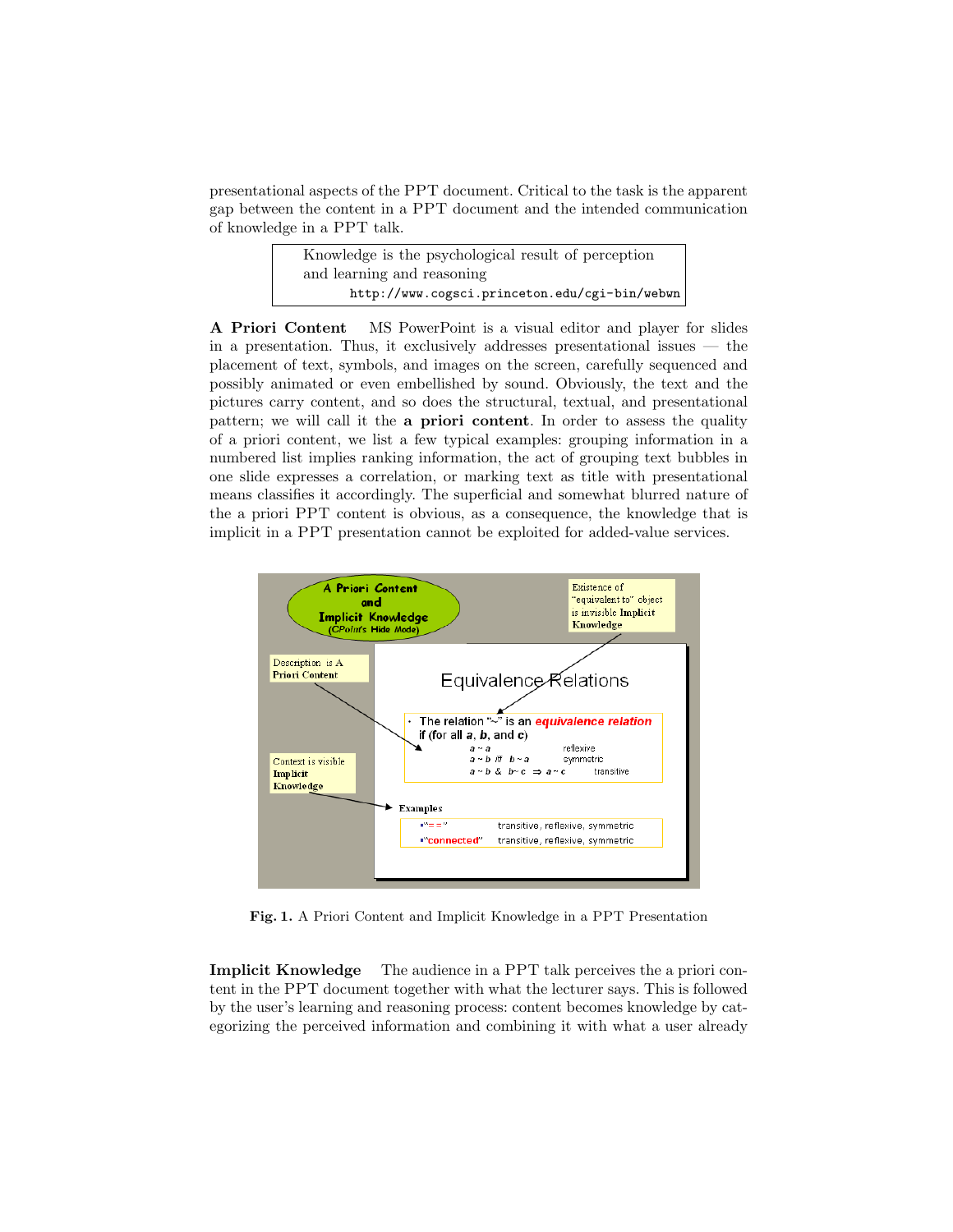knows. The author on the other hand already has this knowledge and while he is creating the PPT document he is using it implicitly. So the 'real' content is hidden beneath the presentation form and has to be captured and stored to make it available to MKM techniques. Figure 1 shows the interplay of a-priori content and implicit knowledge. The global context, e.g. the placement of one lecture in an entire course, is another part of the implicit knowledge. Following OMDoc, CPoint captures this via the notion of a collection, encompassing a group of inter-related PPT presentations.

Explicit Knowledge CPOINT provides functionality to make the implicit knowledge in a PPT presentation explicit. The PPT content author is supported in

- marking up the ontological role of a PPT object
- annotating its relation to the local and global context, i.e. to the just-learned, about-to-be-learned, and assumed knowledge elements, and
- adding background knowledge that is presupposed in the course but not presented in the slides.

We will call the resulting, explicitly annotated knowledge PPT content in the following. The two-stage annotation process will be described in detail in Section 3.2. For the transition from implicit to explicit knowledge see Figure 2.



Fig. 2. Explicit Knowledge in a PPT Presentation

# 3.2 The CPOINT Application

CPoint [Koh04a] is a PPT add-in that is written in VBA. To store the semantic information in the PPT files, it makes use of the fact that PPT objects can be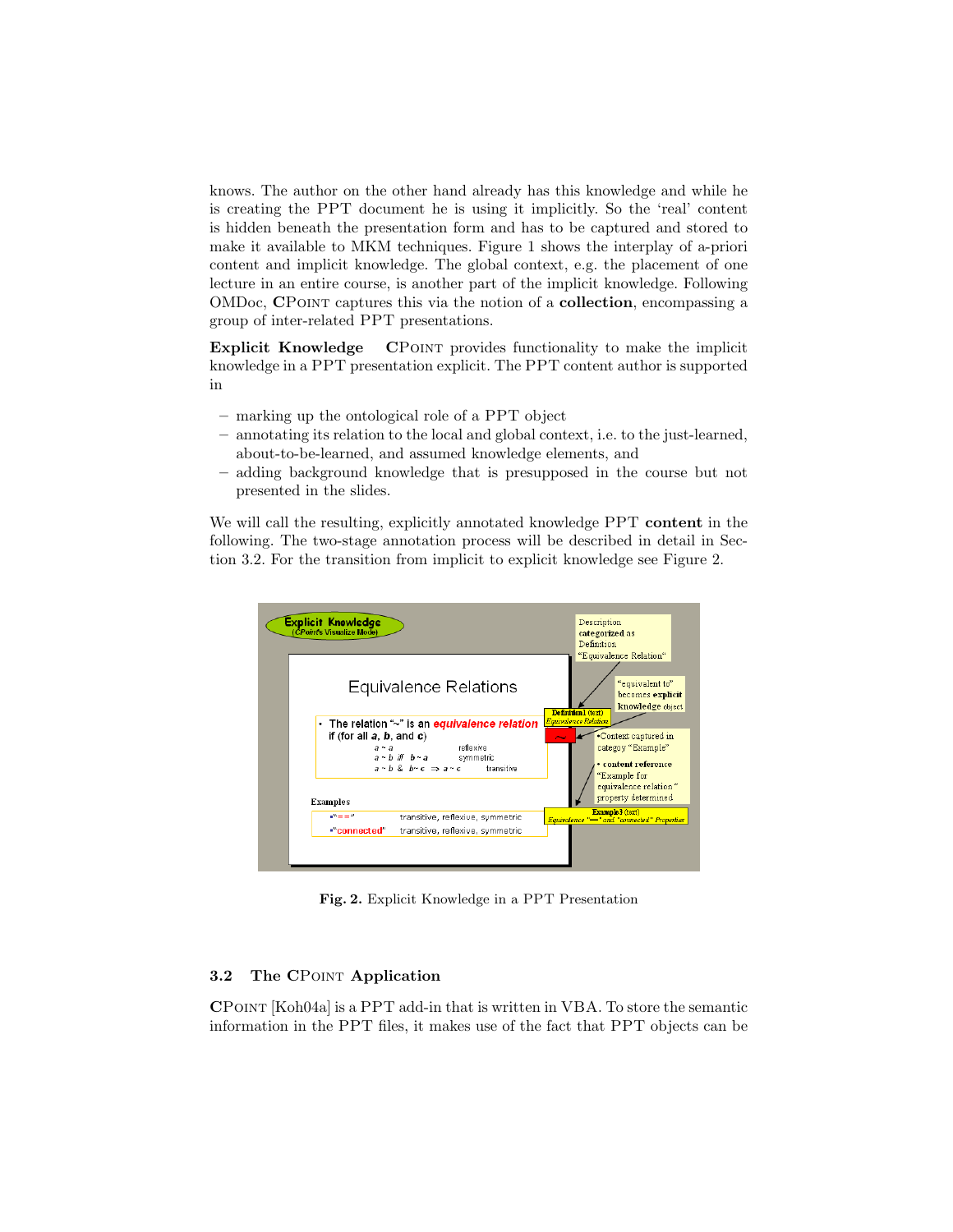persistently 'tagged' with arbitrary strings. CPoint is distributed under the Gnu Lesser General Public License (LGPL [FSF99]), the newest version can be downloaded from http://cs.cmu.edu/~ccaps.



Fig. 3. The CPoint Menu Bar

The CPoint add-in makes its functionality available through a toolbar in the PPT menu (see Figure 3) where it is at an author's disposal whenever the PPT editor is running. The top-level structure of a PowerPoint presentation is given by slides. Each slide contains PPT objects, e.g. text boxes, shapes, images, or tables. By using CPOINT the author can attach additional information to each PPT object so that it becomes a semantic object.

As CPoint wants to model the implicit knowledge in a PPT presentation and aims at facilitating the annotation process, it is geared towards the understanding process. Therefore we will continue with the application's illustration along the process' characteristics: categorizing and combining.

Categorizing: The CPOINT Categorize Form The very first step in the categorizing process of an object is a naming act (title assignment) which lifts its content from e.g. mere text to a knowledge object (see Figure 4).

| <b>CPoint Categorization</b> |                                                                                                                                                                 |           |
|------------------------------|-----------------------------------------------------------------------------------------------------------------------------------------------------------------|-----------|
| Categorize                   |                                                                                                                                                                 | Example13 |
| $\Box$ Sequel                | $\overline{\mathbf{v}}$                                                                                                                                         |           |
| <b>Title</b>                 | <b>Our Tree in Full Bloom</b>                                                                                                                                   |           |
| Didactic Role @ Narrative    | $C$ Content<br>C Repetition<br>for<br>C Reformulation for                                                                                                       |           |
| <b>Category</b>              | Use your right mouse button!<br>Example                                                                                                                         |           |
| <b>CCaps</b>                 | Content Type C text C graphics<br>$C$ code<br><b>Content</b><br><b>Content</b><br>Categorize!<br>Metadata<br>Cancel<br>Type<br><b>Details</b><br><b>Details</b> |           |

Fig. 4. The CPOINT Categorize Form

Classification is neither simple nor unique. First, individual styles vary a lot. Secondly, objects like texts or images may be used in different ways: An image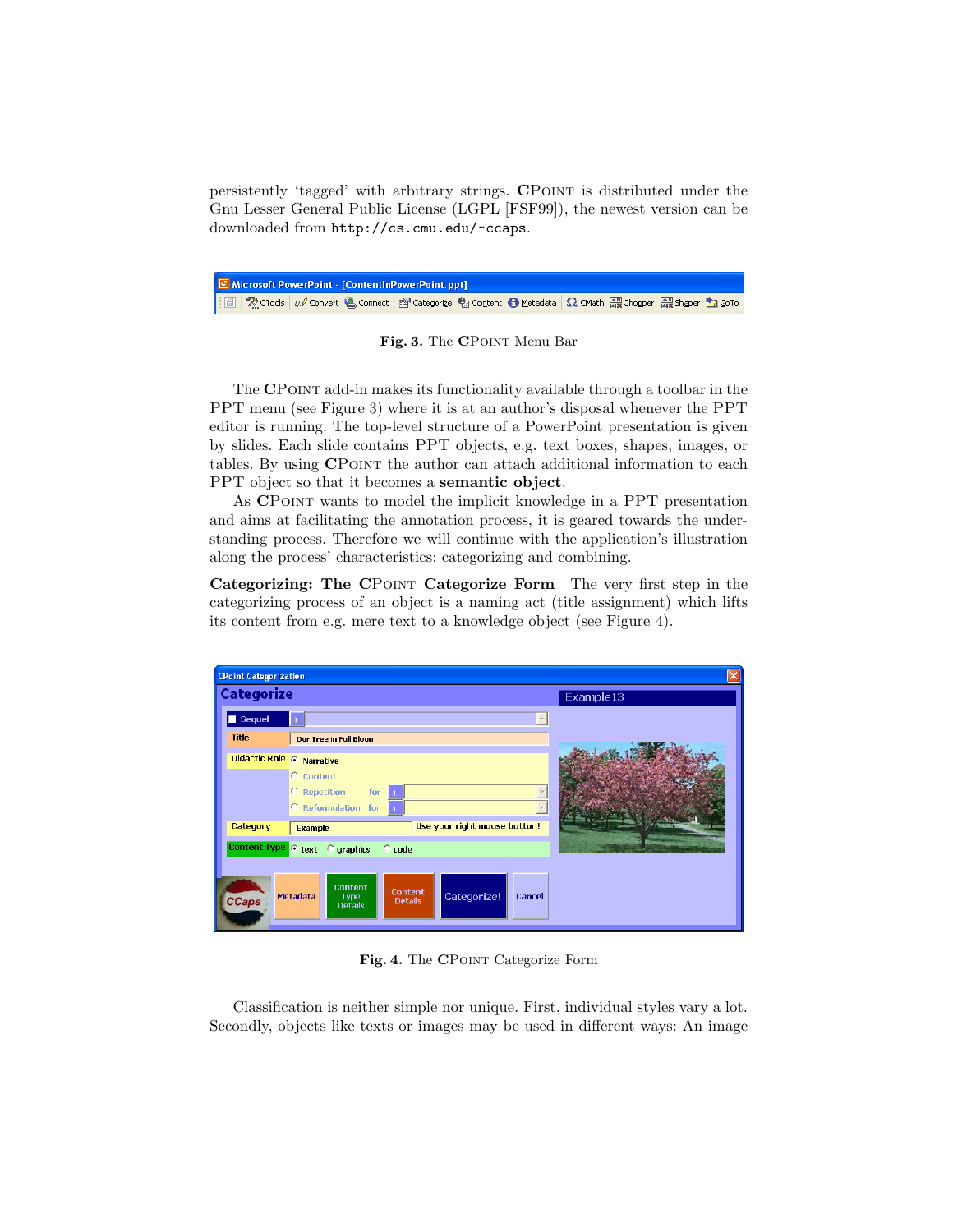of a tree in full bloom for instance is used narratively in a lecture about trees in computer science whereas a textual definition of a tree in the same lecture clearly contains knowledge. On the other hand the tree's picture may be definitional in a lecture about blossoms in biological science. Furthermore, objects can be pure repetitions and even though they might contain content, not all appearances are used as content objects. Analogously, a knowledge element might be described more than once in a presentation, so that the object and its reformulations are equivalent. Therefore CPOINT distinguishes an object's **didactic role** in a PPT presentation to be narrative, content, or that of a repetition or reformulation for another object.

The didactic role restricts the subsequent *category selection* — available as a drop-down menu by a right mouse click — as it is only compatible with a subset of pre-defined categories. Categories range from formal mathematical categories like "Theory", "Definition", or "Assertion" to didactic elements.

Sometimes, components of what should be categorized as a single knowledge element are spread over several slides for presentational reasons, possibly interrupted by excursions here and there. In such cases, the original assumption that (groups of) PPT objects directly correspond to knowledge objects is no longer valid. For such situations, CPOINT provides sequel objects that tie a component to the respective previous knowledge element part. These are not individually categorized, the first in line contains the semantic data for the sequel list.



Fig. 5. The CPoint Content Form for an Example

It is not always clear what an object's content is (e.g. look at 'the' object in Figure 5 and think of it as ungrouped set). In particular, the presentational information might contain more (category-independent) knowledge than is explicit. Therefore CPOINT allows to differentiate an object's content type to influence the conversion process. The value "text" (the default) results in a di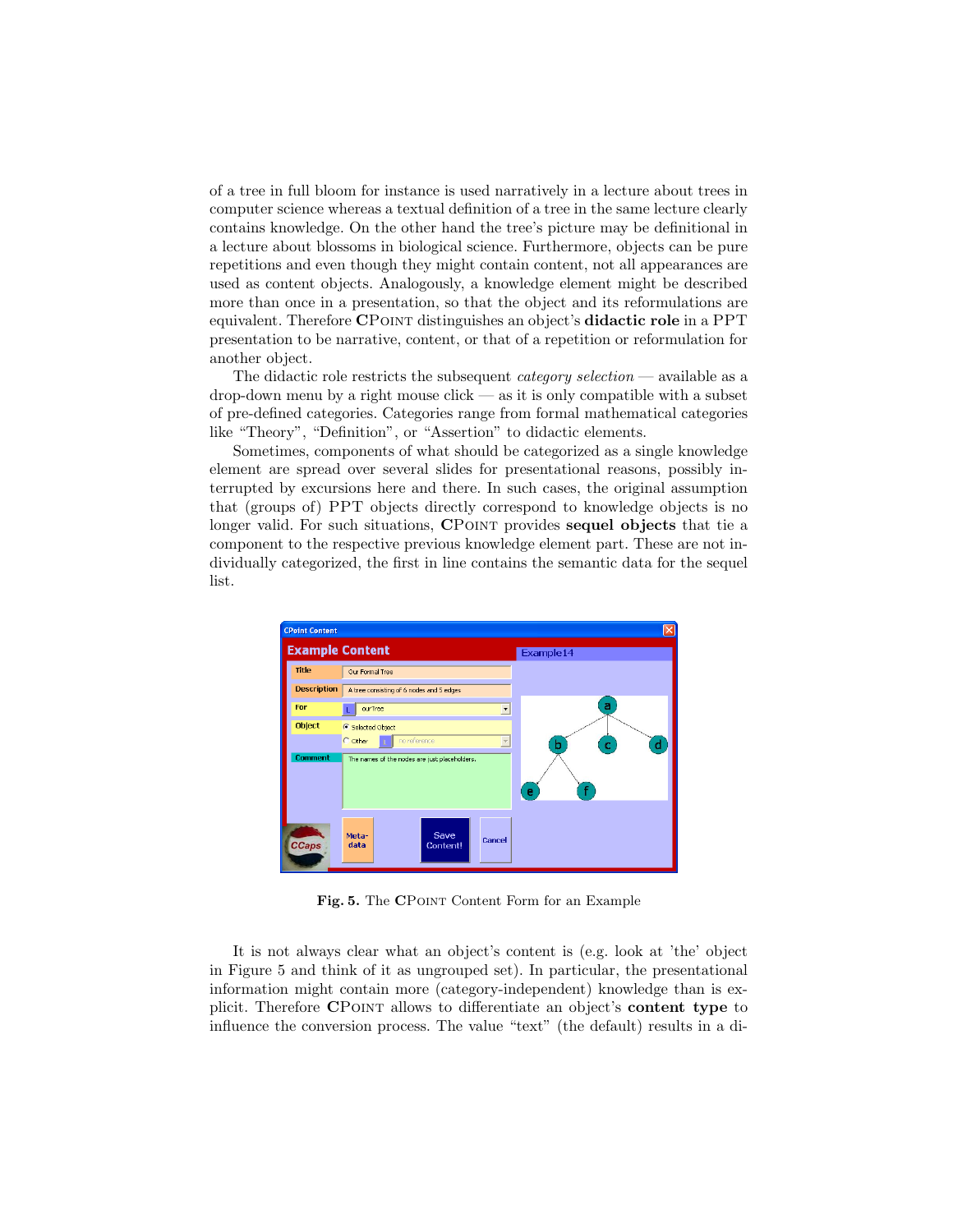rect incorporation of the text value into the external representation. The content type "graphics" triggers the creation of a picture of the object itself and/or all underlying objects at conversion time. This is useful if only the combination of objects describe a knowledge element like a set of circles with single letters and lines between them may illustrate a tree. The content of each object is not noteworthy (e.g. a letter), but their placement in the entity is. Finally, the content type "code" is a specialization for the original application to Computer Science content in the CCaps project. We anticipate that future applications of CPoint will extend the repertoire of content types.

Combining: The CPOINT Content Forms After a PPT object has been classified, we must make its relation to the knowledge context explicit via the respective detailed content form.

In Figure 5 we see the content form for a PPT object. Here, a specific tree (consisting of nodes and edges) is an example for the concept of a (formal) tree. In this case, the example is the PPT object itself (witnessed by the selection in the Object field of the form). If the PPT object were e.g. a text box with "Example: a directed graph unrolled" this would serve the purpose of an example (and thus would have been categorized as "example" in the previous step), but the text object itself only serves as description of another object (the directed graph) which is the real example and should be referenced in the Object field of the form.

#### 3.3 CPoint's Support for the Content Author

The following CPOINT services equip the PPT author with creator-specific tools for content authoring. Many of them directly allow the author to connect her content to a wider knowledge context of MKM materials. The CPOINTAUTHOR panel provides a tool palette for displaying and editing central CPoint annotations of the currently selected object. While the facilities described in the last section concentrated more on the semantic annotation process for pre-existing text objects, CPointAuthor focuses on the creation of semantic objects in the content authoring process The presentational properties of these are preset by the authors personal preferences, which can be individually configured in a CSS file



(Cascading Style Sheets [Bos98]) associated with CPOINTAUTHOR.

Visualize Mode As the semantic markup must not disrupt the presentational aspects of a PPT document, CPoint provides a so-called visualize mode at design time. By activating it, annotation labels for semantic objects are created that contain the category information as well as the title and content type of an object. At the same time invisible objects like symbols and abstract objects are visualized. An associated hide mode clears the labels.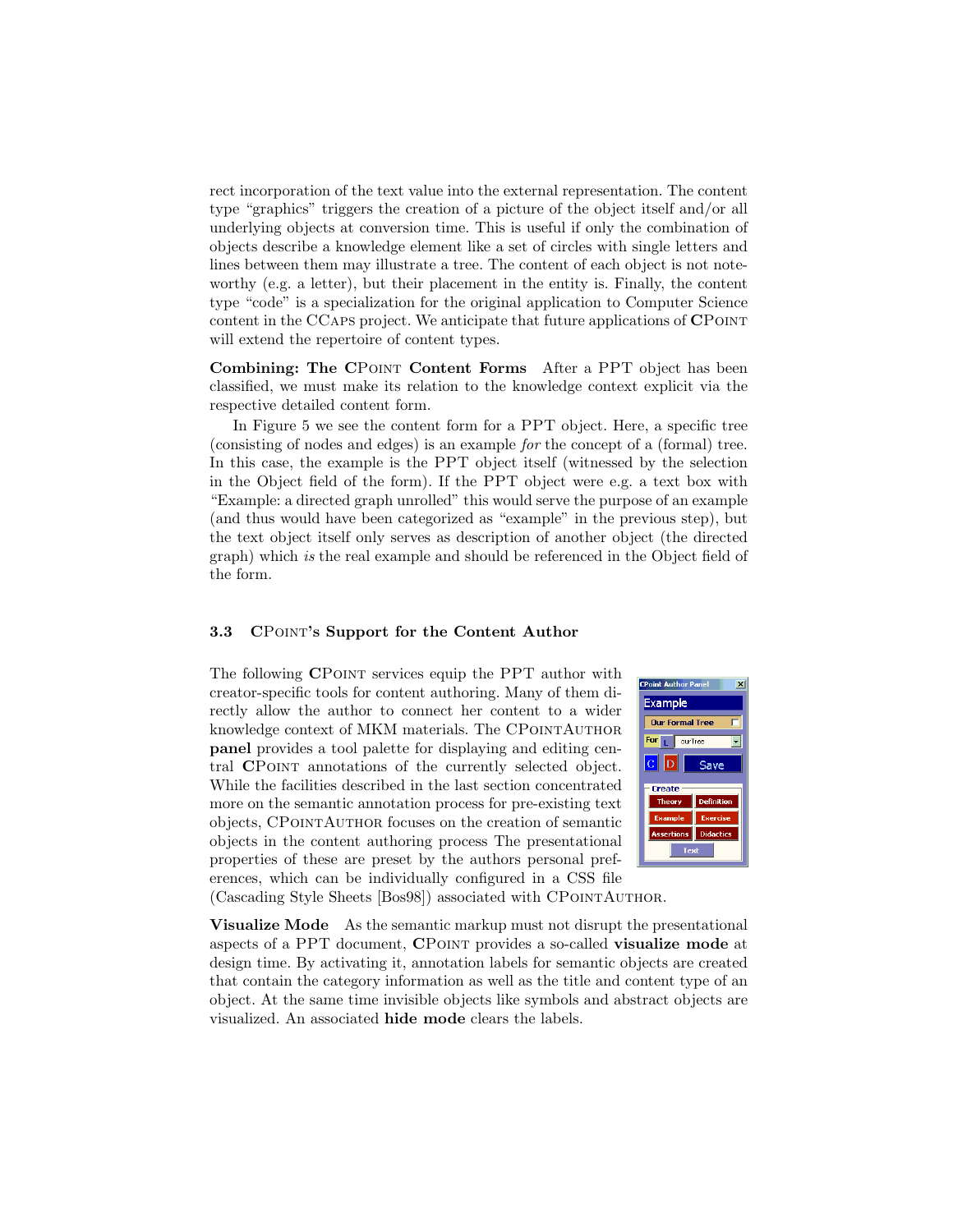The Navigator Button Generally, the purpose of a content form is to enter referential information that elucidates an object's contribution to and dependence on the knowledge context. Since such references can be local (inside the current slide show), in the current collection, or even in some external knowledge source (e.g. the MBase mathematical knowledge base), finding and specifying reference targets is one of the major difficulties of semantic markup in general.

For each of the scopes, CPOINT determines the possible target elements (silently loading the necessary documents or connecting to external knowledge sources) and displays them in the adjoining selection box. Since this will normally be too many for a drop-down menu, the user can restrict the



search space by various filters (e.g. category) available on right-click. In the figure on the right we can see the Navigator Button and the list of target objects in the Local presentation.

Navigation As additional navigational help **CPOINT** offers the GoTo interface. The author may search for objects with certain criteria, restrict the found set by filters, determine in what presentation to look for objects, and if he selects one object, he can go to that object directly. On the right we can see that the user searched in the active PPT presentation



for all objects which have the word "tree" in their title and are categorized as example. The PPT show contains two yielding objects which are collected in the selection box on the upper right hand of the form.

Export to OMDoc The convert functionality allows a user to convert a fully (CPoint-)edited PPT presentation into a valid OMDoc document from within the PPT editor. Other OMDoc sublanguages are also supported. In particular, it can generate a document in presOMDoc, which is common OMDoc extended by presentational elements, and amOMDoc which can be read by the ACTIVEMATH application.

Note, that the conversion utility recognizes T<sub>E</sub>XPOINT [Nec] inlays, the underlying LAT<sub>EX</sub> code is conserved (as code) in the output OMDoc file.

Import from OMDoc As a PPT document contains a lot of presentational information, CPoint's import is based on presOMDoc documents. These can be imported from within the PPT editor. The presOMDoc file is first read in, then a new PPT presentation is generated from these parsed OMDoc elements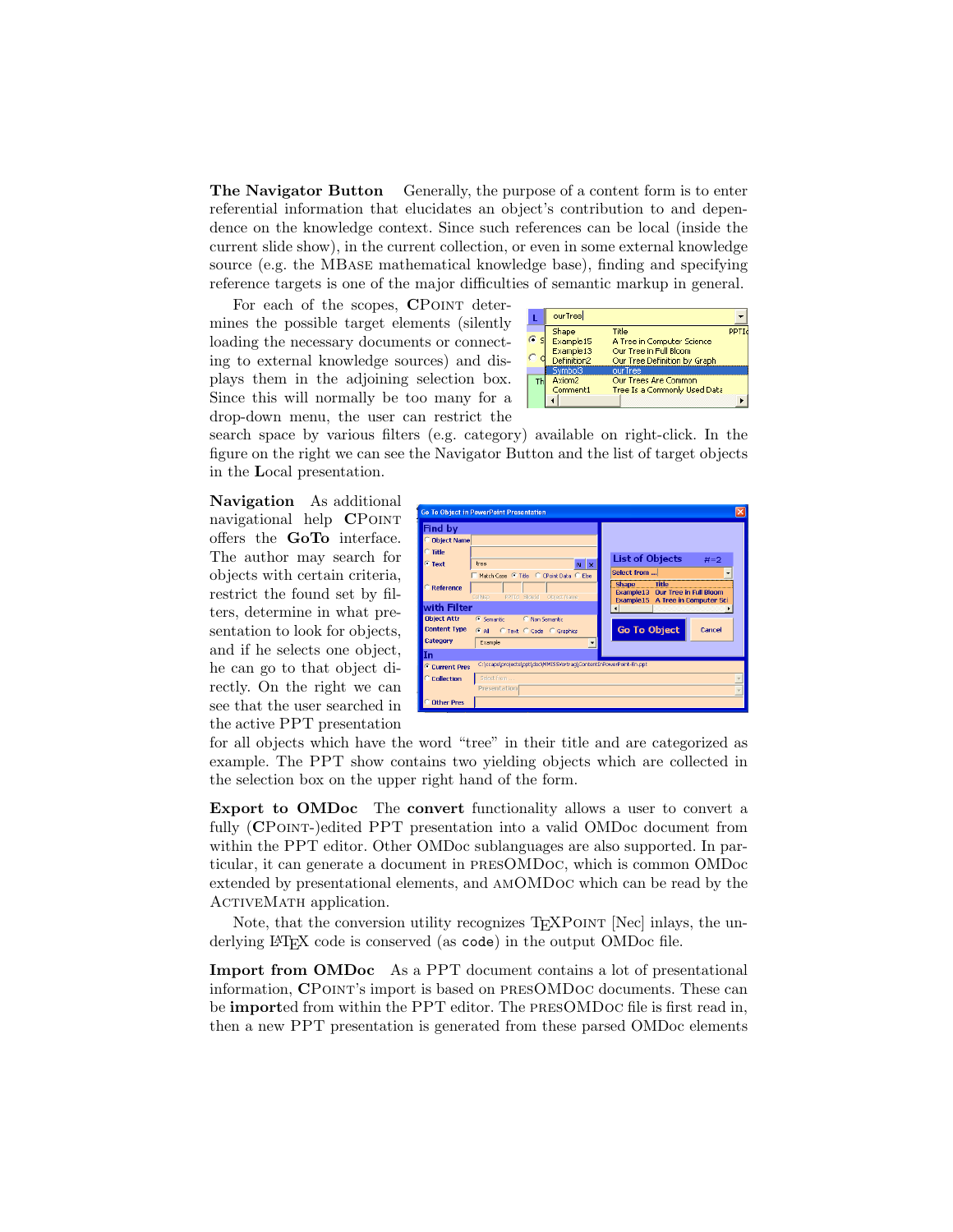yielding the presentational information present in the document. The generalization to an import feature of OMDoc documents with the usage of an individual CSS file is at planning stage.

Connection to the Outside World CPOINT exports files, which then can be accessed by the author directly. Furthermore, the documents are opened with an editor according to their file type and the user's personal preferences. Therefore, the author could read for instance generated OMDoc files with an emacs editor with OMDoc mode.

Editor Notes An editor notes module CPOINTNOTES is available. The author can create (groups of) notes, searching in one or all groups for his notes and jumping from one to another. If an author for instance does want to supply background information, but wishes to finish creating the lecture first, he tags a missing reference by setting an editor note in the group "background" to remind him of inserting the missing references later on. At the same time he finds the phrasing of the text still wanting, so he creates another note for this object in the notes group "polish".

## 3.4 Added-Value for the Content Author

In the CPOINTGRAPHS module [Koh04b] the user is enabled to view the annotated structure in a graph format, i.e. the dependency tree of the knowledge elements is visualized. It offers several distinctive views from a general survey of theories in a collection or presentation to a single detailed theory graph. In Figure 6 we get an idea how extensive the knowledge in a course really is. Note for example, that nodes without dependencies might be considered superfluous.



Fig. 6. CPointGraphs: The Theory Graph for a Course

The CPointAM module contains an integrated development environment for ACTIVEMATH content. It allows a user to start and stop the ACTIVEMATH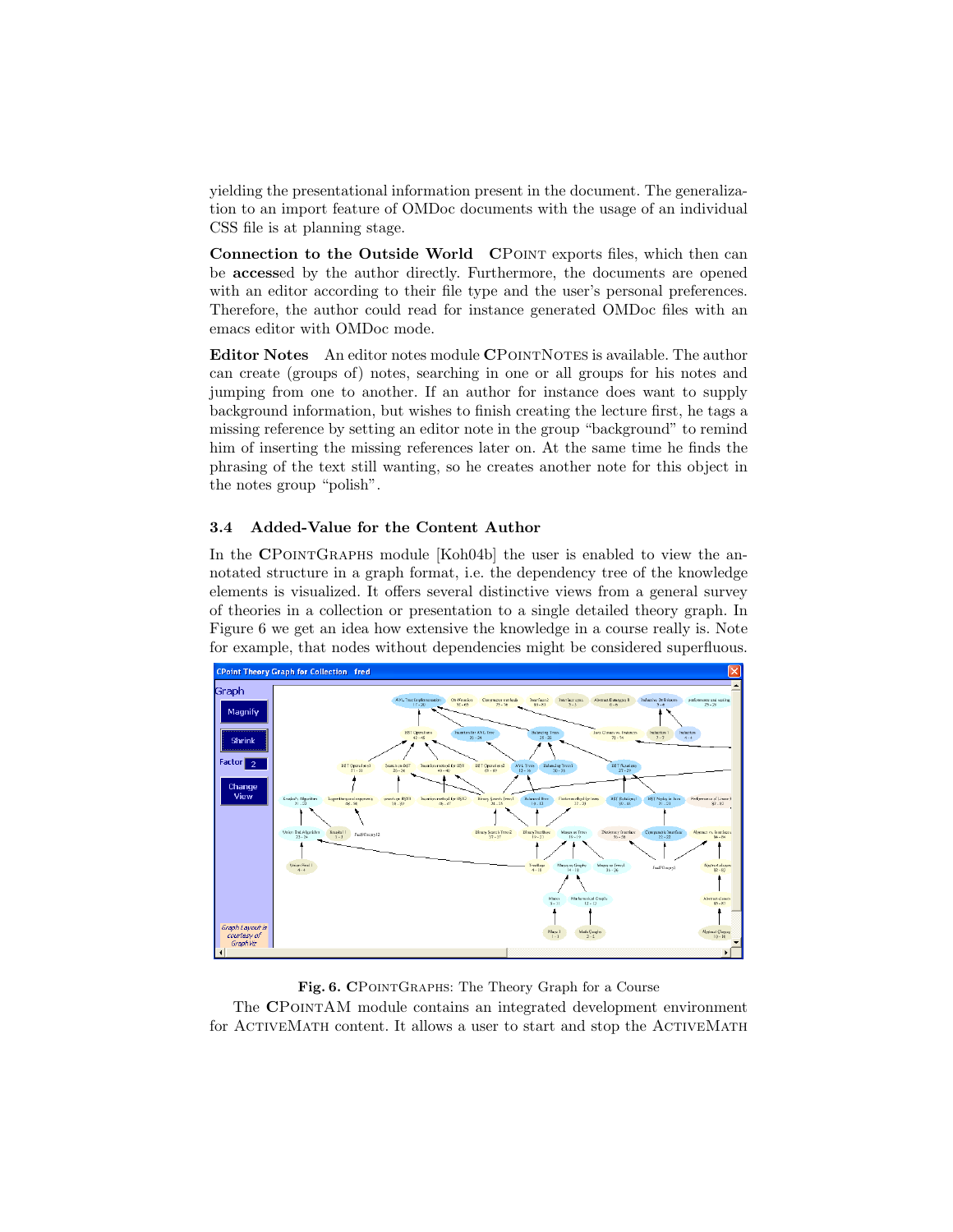application, to check for errors and to set parameters. Furthermore, it includes a utility for converting an entire PPT collection into an ActiveMath course. Additionally, it implements an ActiveMath guided tour button in the context menu of each object. This button causes ACTIVEMATH to create an individualized, self-contained document that leads up to the knowledge embodied in this object [ $MBG+03$ ].

#### 3.5 System Evaluation and Case Study

The CPoint system has co-evolved with a large case study, the course "15- 211 Fundamental Data Structures and Algorithms". 15-211 is an undergraduate course at Carnegie Mellon University (taught twice annually over a period of 10 years by a group of 10 faculty members). The current base of course materials contains about 2500 PPT slides, of which about half have been annotated in CPoint, the rest being duplicates, variants or obsoleted versions. Our intuitions of the MKM authoring problem and many of CPoint's auxiliary features have been shaped by this case study. Annotation time per slide (for a talented student) was about 10 minutes, which leads to a 60% MKM overhead, if we assume an average slide creation time of 15 min.

The case study revealed, that without adding background material (that is conveyed orally by the teacher during the lecture) the annotated slide show is too thin as the only resource of content for an MKM system like ActiveMath. The perhaps most surprising result in the case study was that the mental model the authors had of their course materials was changed by the semantic annotation process, resulting in more structured slides, more emphasis on prerequisites, and less presentational gimmicks.

# 4 Conclusion and Future Work

In this paper, we address one of the central questions for the success of MKM techniques "Why is it so hard to motivate people to annotate their documents semantically when they agree at the same time to its usefulness and even to its exciting potential?". We characterize the underlying problem as an author's dilemma and argue, that the alleged pay-off for semantic annotation is not a specific expectation for a content author. This predictably leads to the MKM authoring problem. We propose the adoption of invasive editors with creator support and creator-specific added-value services to dissolve the content author's dilemma. We present the CPoint system, an invasive, semantic editor in Microsoft PowerPoint and illustrate its content author support. We expect that invasive editors will lower barrier for authors, help them manage their extensive collections of presentations more effectively, even without assuming cooperation benefits by sharing materials.

However, the surprising result of research on the prisoner's dilemma is that cooperation spontaneously emerges even in such a hostile situation, if the experiment is iterated and a subset of players experiment with altruism (see [BW02]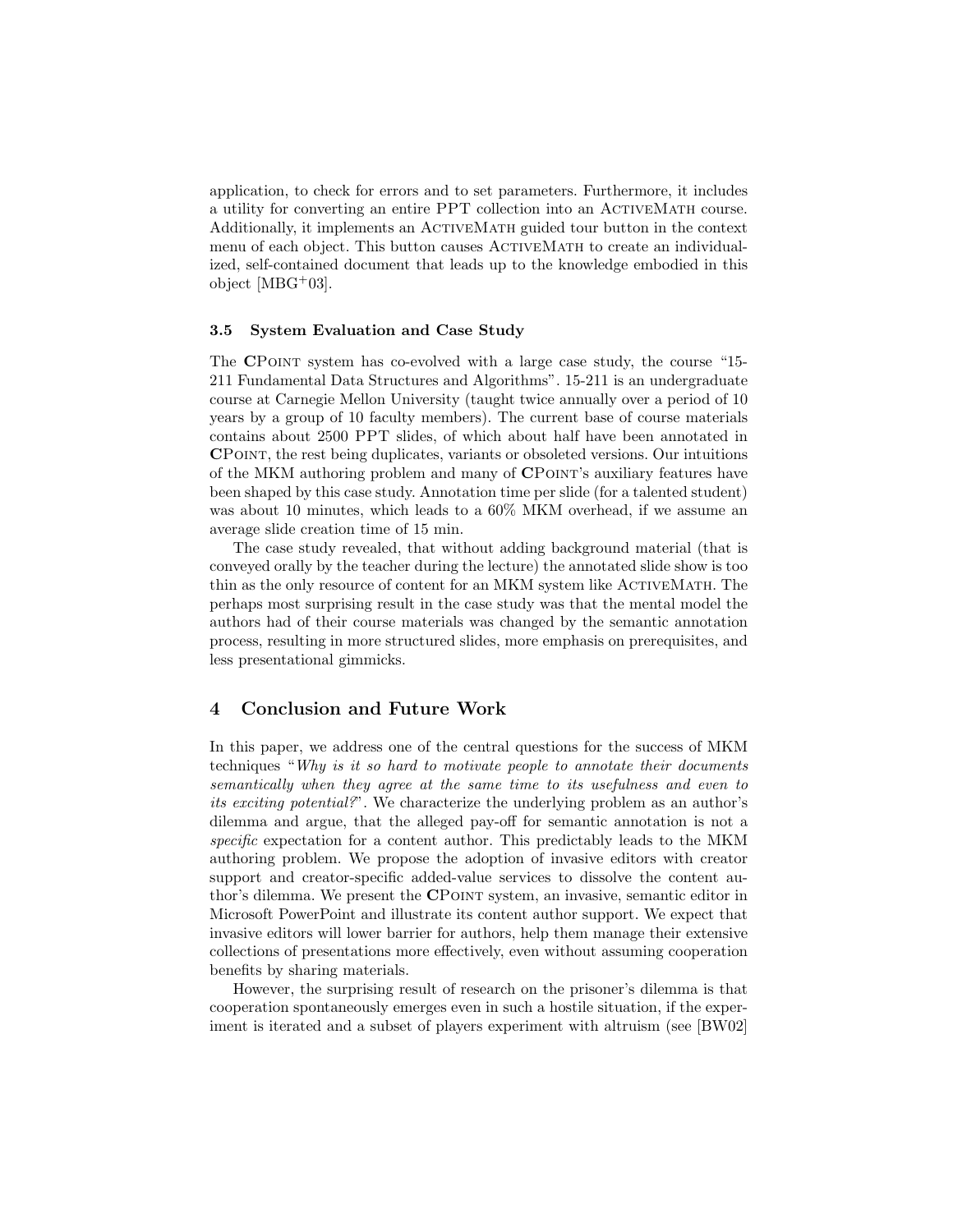for details). Qualitatively, it is safe to say that cooperation emerges earlier, converges sooner, and tolerates more freeloaders, if the cooperation benefit is strengthened and the cost of unreturned cooperation is mitigated. This suggests that invasive editors will also play a role in fostering cooperation.

In the future, we envision a new PPT add-in module CPOINTPRESENTER supplementing the existing module CPOINTAUTHOR for the different roles a user can play. A presentation author (a presenter) will be supported during the composition of a presentation. He will search, find, and build new presentations based on existing knowledge elements. Here, we want to stress and facilitate the aggregator function of e.g. a lecturer. For a content author we can conceive further support by the application of information retrieval techniques to suggest categories and references for content objects. This will be particularly helpful for the migration of legacy materials to semantically enhanced formats like OMDoc. As knowledge is present in other document formats as well (probably even more so), another goal is the implementation of a CPOINT clone in MS WORD. Finally, we plan to connect CPOINT to the MBASE system [KF01], so that all knowledge captured in OMDoc documents and stored in an MBase can get directly used.

Acknowledgments The development of the CPOINT system has been funded by the National Science Foundation under grant CCF-0113919 and a grant from Carnegie Mellon's Office for Technology in Education. The authors would like to thank Frederick Eberhardt for his markup of 15-211 and fruitful discussions on the CPoint system.

# References

- [ABC<sup>+</sup>02] Stuart Allen, Mark Bickford, Robert Constable, Richard Eaton, Christoph Kreitz, and Lori Lorigo. FDL: A prototype formal digital library  $-$  description and draft reference manual. Technical report, Computer Science, Cornell, 2002. http://www.cs.cornell.edu/Info/Projects/NuPrl/html/ FDLProject/02cucs-fdl.pdf.
- [ABC<sup>+</sup>03] Ron Ausbrooks, Stephen Buswell, David Carlisle, Stéphane Dalmas, Stan Devitt, Angel Diaz, Max Froumentin, Roger Hunter, Patrick Ion, Michael Kohlhase, Robert Miner, Nico Poppelier, Bruce Smith, Neil Soiffer, Robert Sutor, and Stephen Watt. Mathematical Markup Language (MathML) version 2.0 (second edition). W3c recommendation, World Wide Web Consortium, 2003. Available at http://www.w3.org/TR/MathML2.
- [APCS01] Andrea Asperti, Luca Padovani, Claudio Sacerdoti Coen, and Irene Schena. HELM and the semantic math-web. In Richard. J. Boulton and Paul B. Jackson, editors, Theorem Proving in Higher Order Logics: TPHOLs'01, volume 2152 of LNCS, pages 59–74. Springer, 2001.
- [Axe84] Robert Axelrod. The Evolution of Cooperation. Basic Books, New York, 1984.
- [Bos98] Cascading style sheets, level 2; CSS2 specification. W3c recommendation, World Wide Web Consortium (W3C), 1998. available as http://www.w3. org/TR/1998/REC-CSS2-19980512.